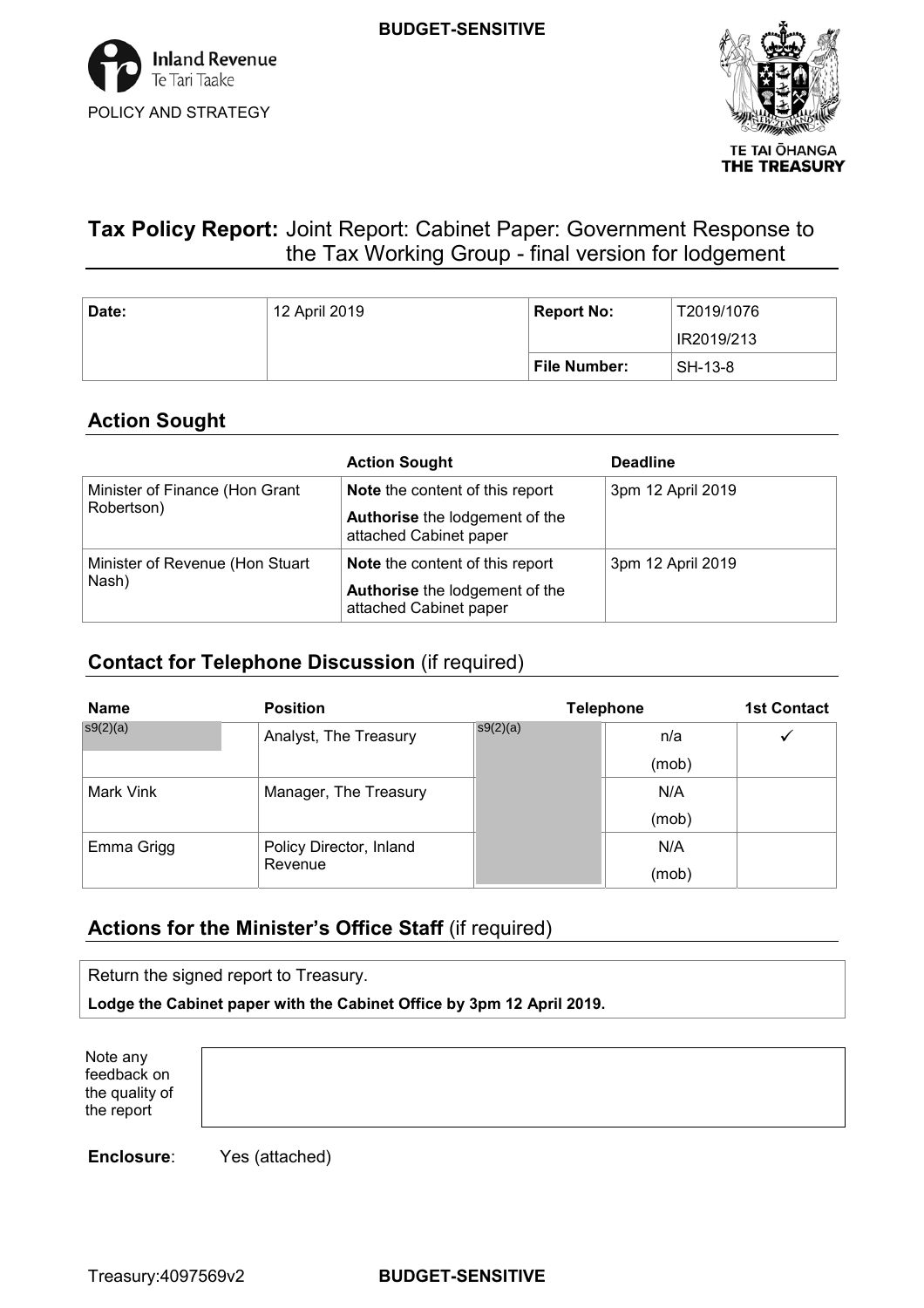#### **BUDGET-SENSITIVE**

## **Tax Policy Report:** Joint Report: Cabinet Paper: Government Response to the Tax Working Group - final version for **lodgement**

 Attached for your signature and referral is a paper for consideration by Cabinet at its meeting on Monday 15 April.

 The purpose of the paper is to seek Cabinet's agreement on the Government's response to the Tax Working Group's (TWG) Final Report. The paper recommends that Cabinet agree not to implement any extension of capital gains taxation.

 The paper also recommends that Cabinet agree to the proposed response to the TWG's other recommendations, as indicated in the table appended to the paper. The proposed response includes consideration of some of the TWG's recommendations for inclusion in the 2019/20 Tax Policy Work Programme (TPWP) and/or other agency work programmes. A subset of the TWG recommendations are proposed to be considered as a high priority for inclusion in the 2019/20 TPWP and/or other agency work programmes.

 The TPWP is jointly agreed by the Minister of Finance and the Minister of Revenue. Officials will provide you with further advice on the TWG recommendations alongside other potential measures for potential progression in the 2019/20 TPWP and/or other agency work programmes.

 After the TPWP has been agreed by joint Ministers, it is taken to Cabinet for noting. This will provide Cabinet an opportunity to note which of the TWG's recommendations have been included in the TPWP.

 A regulatory impact statement is not required for this Cabinet paper as it does not contain regulatory proposals.

 The Cabinet paper needs to be submitted to the Cabinet Office by 3pm on Friday 12 April for discussion at Cabinet on Monday 15 April.